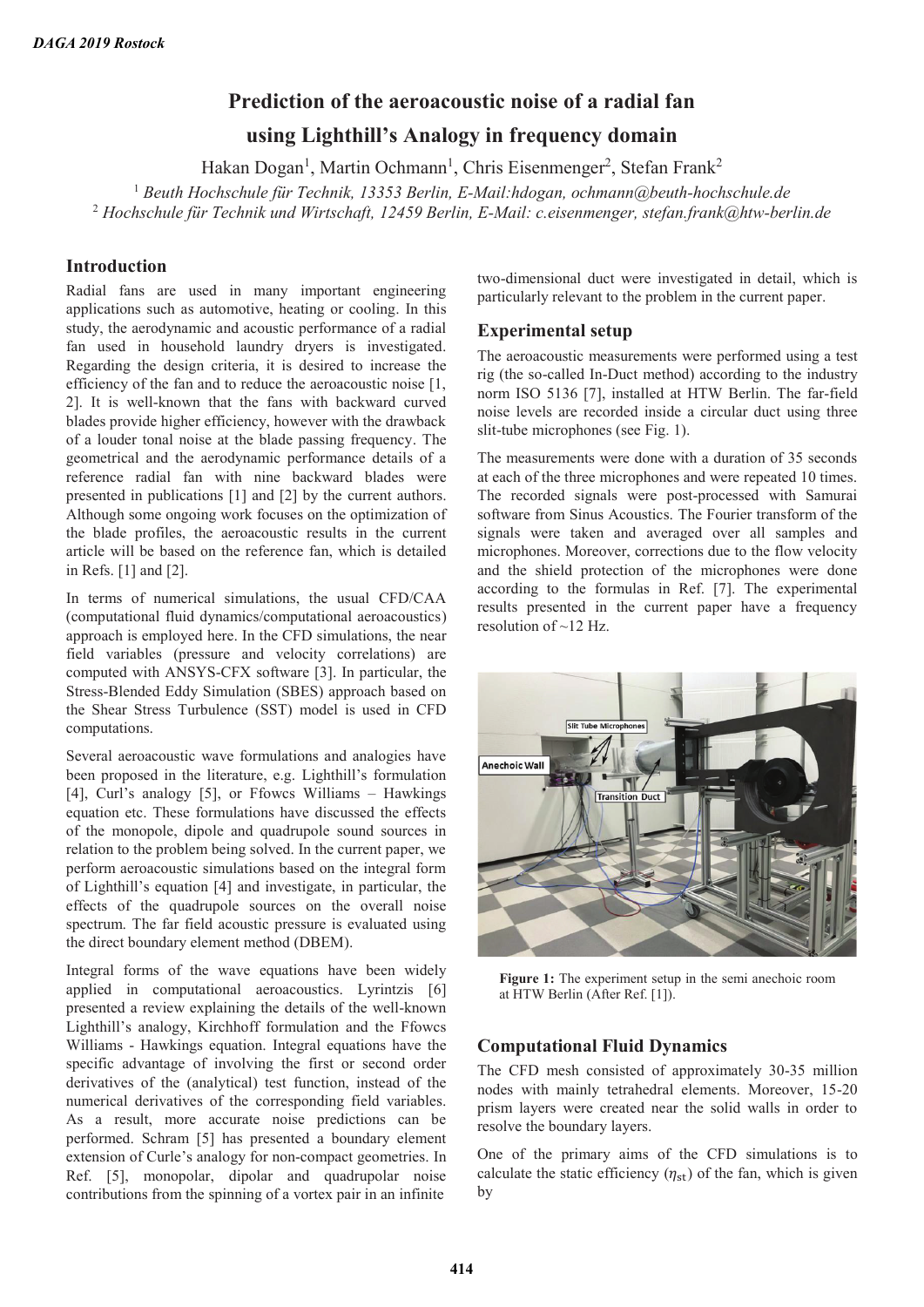$$
\eta_{\rm st} = \frac{\dot{V} \,\Delta p_{\rm st}}{M \,2\pi n} \tag{1}
$$

where V is the volumetric flow rate,  $\Delta p_{st}$  is the static pressure rise,  $n$  is the rotational speed and  $M$  is the total torque acting on the rotor.

The simulations were run for 8 revolutions of the rotor, where a converged steady solution was used as the initial condition. Hence, the last 4-6 revolutions of the simulations provided reliable time-dependent data. In Ref. [2], the instantaneous aerodynamic pressure on the blades of the fan during a simulation were shown.

#### **Computational Aeroacoustics**

Lighthill's equation for aeroacoustic wave propagation is given in frequency domain as [8]

$$
\nabla^2 p + k^2 p = \nabla \cdot (\nabla \cdot \tilde{T}_{ij}),\tag{2}
$$

where  $k$  is the wavenumber and  $\tilde{T}_{ij}$  is the Fourier transform of Lighthill tensor  $T_{ij}$ , which is given for low Mach number flows as

$$
T_{ij} = \rho v_i v_j. \tag{3}
$$

In Eq. (3),  $\rho$  is the density and  $v_i$  are the components of the velocity.

Let us denote the boundary enclosing the acoustic domain as  $\Gamma = \Gamma_1 \cup \Gamma_w \cup \Gamma_o$ , where  $\Gamma_1$  is the permeable surface (the inlet),  $\Gamma_0$  is the circular outlet of the duct, and  $\Gamma_w$  is the rigid side walls between the inlet and outlet. The acoustic pressure  $p(x_i)$  at an internal point  $x_i$  within the domain can be obtained using the following integral equation [5]:

$$
p(y_i) = \int_{V_q} dV \ \tilde{T}_{ij} \frac{\partial^2 G(x, y)}{\partial x_i \partial x_j} + \int_{\Gamma} G \frac{\partial p}{\partial n} - p \frac{\partial G}{\partial n} d\Gamma, \quad (4)
$$

where the Green's function  $G$  is given by

$$
G = \frac{e^{-ikr}}{4\pi r}.\tag{5}
$$

In Eq. (5),  $r$  is the distance between the collocation point  $y_i$ and the integration points on the surface  $\Gamma$  and in the volume *V*. In order to complete the above defined problem, the boundary conditions should be prescribed. At the permeable interface  $\Gamma$ , the acoustic pressure is prescribed by taking the Fourier transform of the time-domain pressure values  $(p_t)$ obtained in the CFD simulations:

$$
p(x,\omega) = \int_{-\infty}^{\infty} p_t(x) e^{-i\omega t} dt, \quad x \in \Gamma_1.
$$
 (6)

On the rigid side walls, the particle velocity is zero. Therefore, the hard-wall condition is employed, i.e.

$$
\frac{\partial p(x)}{\partial n} = 0 \qquad x \in \Gamma_{\text{w}}.\tag{7}
$$

At the outlet, the plane-wave impedance condition is prescribed:

$$
Z(x) = \rho c \qquad x \in \Gamma_0,\tag{8}
$$

where  $c$  is the speed of sound.

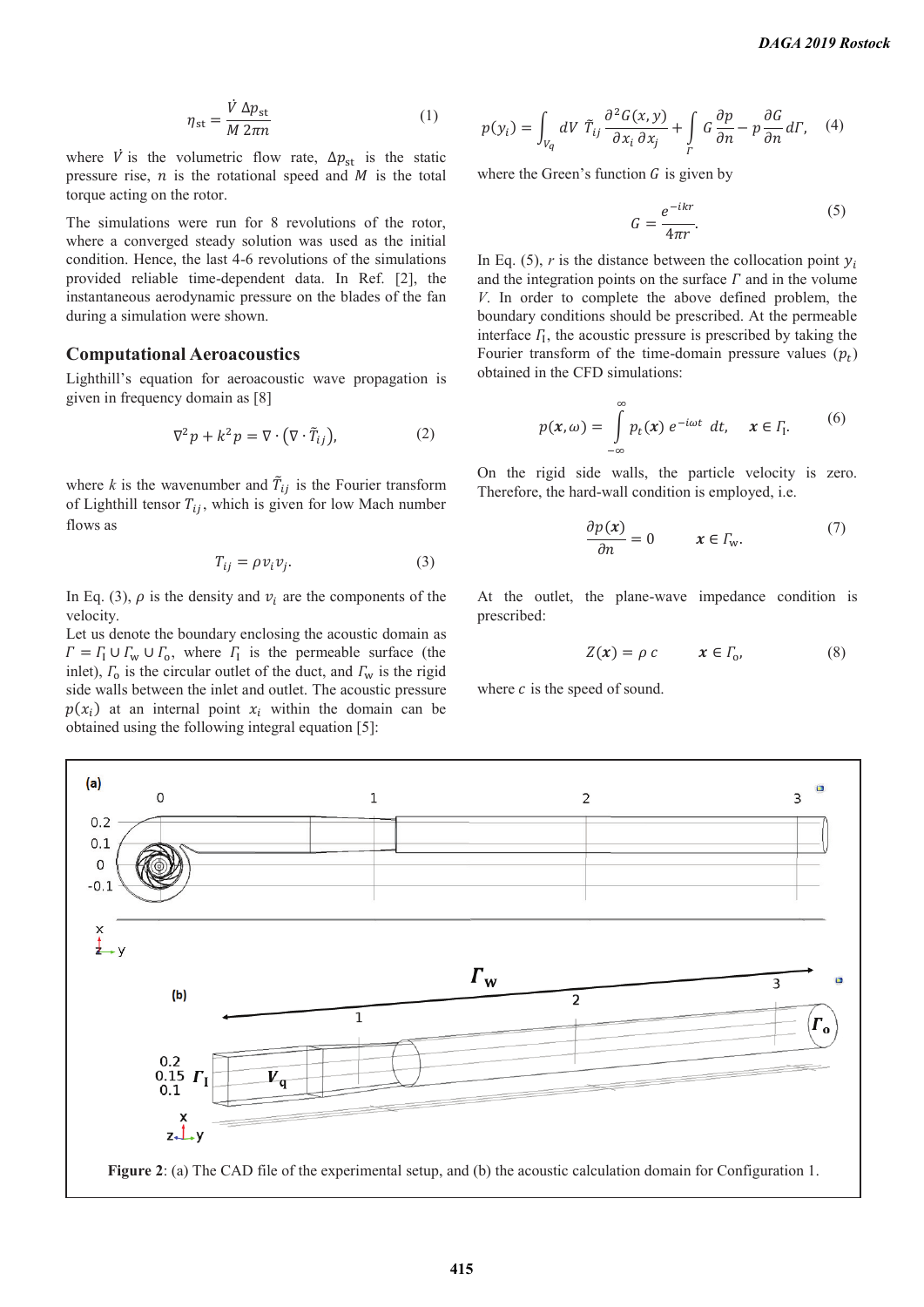

**Figure 3:** Acoustic calculation domain with the cylindrical interface (Configuration 2).

For the CAA domain, we set two different configurations: In Configuration 1, the pressure data from CFD is taken at a rectangular plane *y=*0.2 m (see Fig. 2b). In this case, the volume  $V_q$  where the quadrupole sources are integrated lies between *y=*0.2 m and *y=*0.7 m planes. In Configuration 2, the CFD pressure data is taken at the virtual cylindrical interface outside the rotor (see Fig. 3). In this case, the domain for the quadrupole sources  $(V_a)$  is the volume between the cylindrical interface and *y*=0.7 m plane. In both configurations, we calculate the acoustic pressure  $p<sub>a</sub>$  in the midpoint of *y=*0.7m plane. In Ref [9], it was shown that in the region  $y>0.7$  m the acoustic waves propagate as plane waves below the cut-off frequency. Therefore, the acoustic pressure  $p_{ac,m}$  at the location of the microphones can be calculated analytically as

$$
p_{ac\_m} = p_q \, e^{-ik(y_m - y_l)},\tag{9}
$$

where  $y_m = 2.47$  m is the *y*-coordinate of the microphones, and  $y_I$  is the *y*-coordinate of the end of near field (CFD) domain, e.g.  $y_1 = 0.7$  m.

The set of equations  $(4) - (8)$  is solved using the in-house developed direct boundary element method, which is a modified version of the algorithm in Ref. [10]. For the numerical discretization, constant boundary elements with an edge length of maximum 0.010 m are used.

Although integral equation based simulations are performed in this article, the quantitative and qualitative visualisation of the quadrupole sources on the right hand side of Eq. (2) can be presented in the near field. For instance, Fig. 4 shows the magnitude of the variable  $\nabla \cdot (\nabla \cdot \tilde{T}_{ij})$  in frequency domain at the BPF (429 Hz). A video file for the time domain evolution can be found at the web-link [11].



**Figure 4:** Frequency domain distribution of the acoustic quadrupoles at the BPF.

#### **Results**

The results of the aeroacoustic simulations using Eq. (4) are presented in this section. The pressure fluctuations and the velocity correlations in the CFD simulations are computed on a grid which is considerably finer than the acoustic grid. Therefore, we interpolate the values of these variables onto the acoustic grid. For the data interpolation, the radial basis functions (RBFs) are used. In the RBF approximation, the nearest neighbouring nodes (e.g. 20 nodes) in the fine grid are determined for each node in the coarse grid.

In Fig. 5, the numerical values for the acoustic pressure obtained using the BEM at the microphone location are shown for CAA domain Configuration 1. The results with and without including the quadrupole effects are shown. The solid black line shows the results with quadrupole sources and the red line shows the experiment result. The blue dashed line shows the noise spectrum without the volumes sources, i.e. without the volume integral in Eq. (4). It can be seen that the addition of such sources improve the results at some discrete frequencies at the low frequency range. The quadrupole sources have no considerable impact above  $~600$ Hz. For the considered experimental test rig and the geometry, the outlet duct has a cut-off frequency of  $\sim$ 1170 Hz [4]. The numerical and experimental results agree well at the BPF, indicating a sound pressure level (SPL) of  $~86$ decibels.



**Figure 5:** Results of the simulation for the Configuration 1, in which the virtual interface is located at *y=*0.2m.

In Fig. 6, the numerical results for the acoustic pressure for Configuration 2 are presented, and compared with the experimental data. The black line shows the sound spectrum with quadrupoles, the blue line shows the spectrum without quadrupoles and the red line presents the experimental data. As can be seen, quadrupole sources are effective at low and mid frequencies, i.e. up to  $\sim$ 700 Hz. The SPLs between the numerical and the experimental results agree considerably well.

The numerical results presented here have a frequency resolution of  $\sim$ 12 Hz, which corresponded to the time domain CFD results for four revolutions of the radial fan. Through ongoing work, the time domain length of the unsteady CFD simulations has been extended to eight rotations of the fan. This will enable us to perform frequency